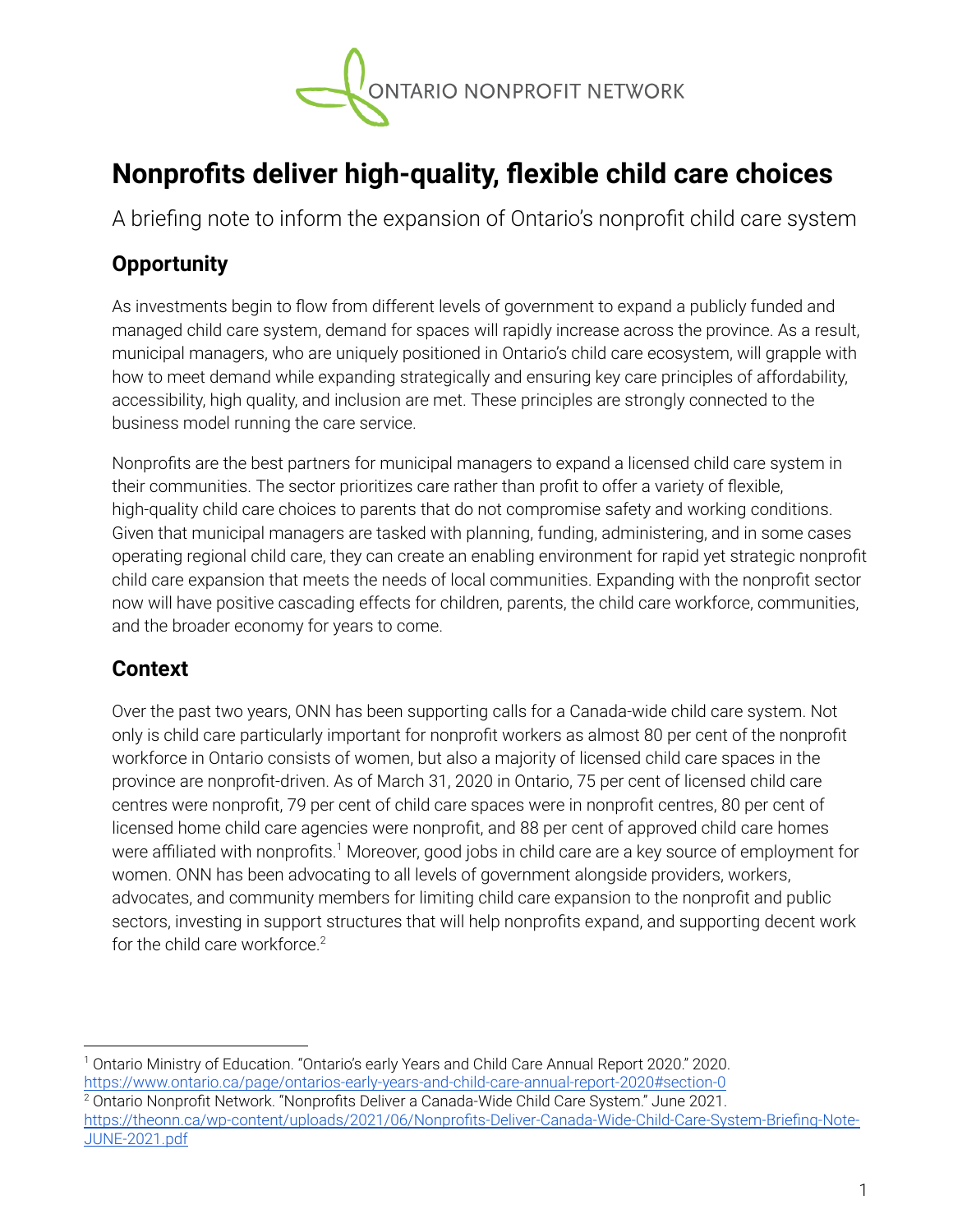# **Recommendations**

Nonprofit child care providers are ready and willing to expand to meet the needs of Ontario's families. Municipal managers can accelerate expansion by creating an enabling environment for nonprofits with the following recommendations:

## **Planning**

- 1. **Seek out and cultivate partnerships with Indigenous-led organizations and Indigenous communities** to prioritize expanding Indigenous early learning and child care.
- 2. **Leverage diverse nonprofit child care providers' expertise, relationships with communities, and existing infrastructure such as network associations** at the outset to plan child care expansion.
- 3. **Take advantage of real estate already zoned for child care** to create community hubs that include child care spaces. For example, many church properties are going up for sale as congregations shrink. 3
- 4. **Develop and implement a local human resource strategy** for the child care workforce to ensure there is sustainable recruitment and retention of staff to meet expansion needs. A local strategy can take into account the unique opportunities and barriers (e.g., demographics, job creation, access to post-secondary education, cost of living) of a region. It can also build on or fill gaps in the absence of a provincial or federal human resource strategy.

### **Funding**

- 5. **Unlock capital financing through repayable loans, loan guarantees, and/or capital grants** to help nonprofits and nonprofit co-ops purchase real estate and/or renovate and retrofit existing buildings for child care expansion. Nonprofits' and nonprofit co-ops' access to capital loans can be challenging as lenders are reluctant to lend to nonprofits with modest revenue streams and business models they may not understand, even if they are low-risk.
- 6. **Provide grants for nonprofits to hire professional advisory services such as** capital finance planning and economic modelling; feasibility and risk management assessments; site selection, leasing and acquisition; project management and construction; and training staff.

<sup>&</sup>lt;sup>3</sup> Faith and the Common Good. "No Space for Community: The Value of Faith Buildings and the Effect of Their Loss in Ontario." July 2020.

[https://d3n8a8pro7vhmx.cloudfront.net/faithcommongood/pages/838/attachments/original/1594847267/No\\_Spa](https://d3n8a8pro7vhmx.cloudfront.net/faithcommongood/pages/838/attachments/original/1594847267/No_Space_for_Community-compressed.pdf?1594847267) [ce\\_for\\_Community-compressed.pdf?1594847267](https://d3n8a8pro7vhmx.cloudfront.net/faithcommongood/pages/838/attachments/original/1594847267/No_Space_for_Community-compressed.pdf?1594847267)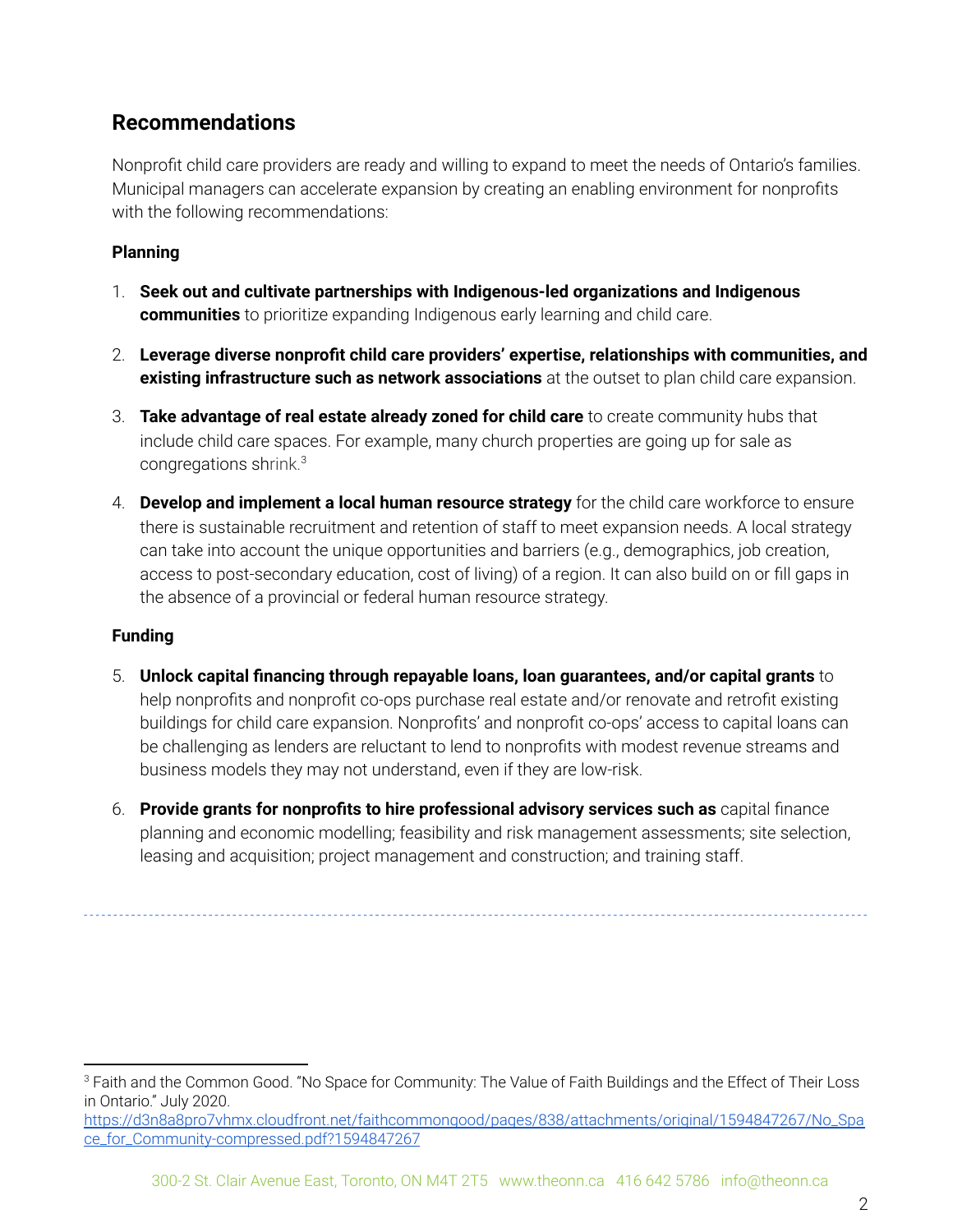

300-2 St. Clair Avenue East, Toronto, ON M4T 2T5 www.theonn.ca 416 642 5786 info@theonn.ca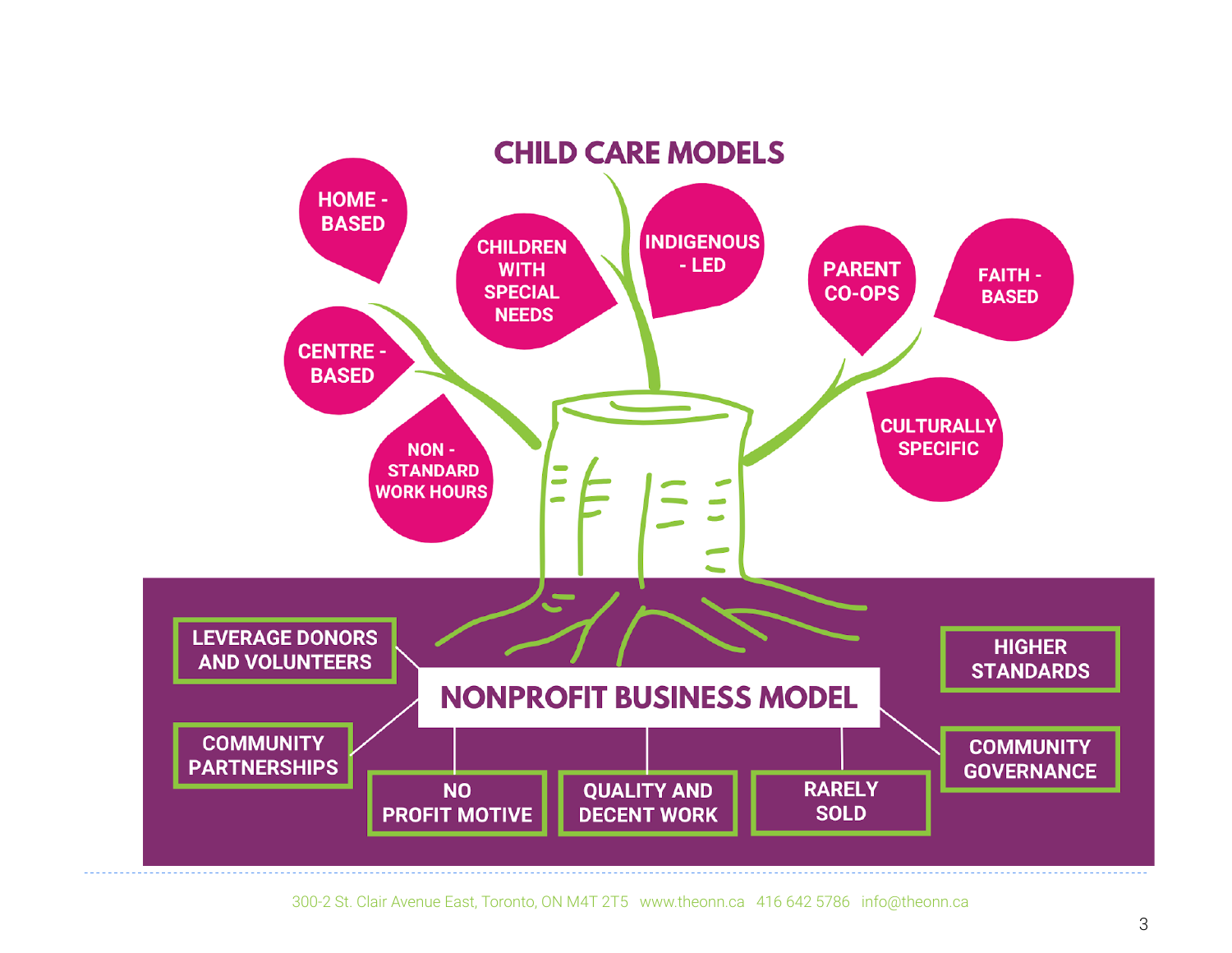# **Elements of the nonprofit business model**

The nonprofit business model centres people and well-being to safeguard quality for public interest. The key elements that differentiate them from for-profit business models are:

- Nonprofit business models put mission first, not profit. Any generated profits are reinvested back into the organization rather than disseminated to shareholders. Providing programs and supports in communities is not a short-term endeavor to a longer-term financial goal, but rather to build stable systems of care and function as anchors in communities.
- Volunteer board members govern nonprofits, ensuring local community voices and needs are represented.
- Nonprofit assets are community-owned where ownership is based on community needs rather than on building a real estate portfolio, ensuring public investment in capital infrastructure remains within a community. Nonprofit assets are rarely sold. If the nonprofit is defined as a public-benefit nonprofit in Ontario, their real estate can only be transferred to another nonprofit or to government.
- Incorporated nonprofits are subject to various provincial and federal regulations and must adhere to higher standards of accountability, oversight, and transparency. This is of particular importance when using taxpayer dollars.
- $\bullet$  Numerous studies<sup>4</sup> in Canada and other jurisdictions demonstrate how the nonprofit model delivers higher quality, more affordable, and more inclusive direct and indirect care services than for-profits.
- Nonprofits are the very few types of organizations that actively seek out partnerships with others doing similar work with the goal of collaboration and innovation to better serve communities.
- By leveraging the contributions of donors and volunteers, nonprofits provide greater value for community members and government dollars.

# **Nonprofit Child Care Models**

Rather than a cookie-cutter approach, the nonprofit business model can offer a variety of child care options for parents and communities while retaining its key core elements of people, well-being, and quality.

# **A. Centre-based**

- Stand-alone child care centres, such as [Lambton](https://lrchildcare.com/) Rural Child Care and Rural Family [Connections](https://ruralfamilyconnections.ca/), are responsive to the needs of the community where they are located.
- Multi-site or federated child care centres (e.g., Family Day Care [Services](https://familydaycare.com/) in the GTA, [Andrew](https://www.afchildrensservices.ca/licensed-child-care/licensed-home-child-care-program/) Fleck Child Care [Services](https://www.afchildrensservices.ca/licensed-child-care/licensed-home-child-care-program/) in Ottawa, [Compass](https://www.compasselc.com/) ELCC in Peterborough, and Good [Beginnings](http://www.goodbeginningsday.com/) in Oxford

<sup>4</sup> ONN. "Keeping human services in community hands: Why nonprofits deliver better". 2020. [https://theonn.ca/wp-content/uploads/2020/06/Keeping-human-services-in-community-hands\\_-Why-nonprofits-del](https://theonn.ca/wp-content/uploads/2020/06/Keeping-human-services-in-community-hands_-Why-nonprofits-deliver-better-June-2020.pdf?mc_cid=3272b77f3e&mc_eid=e798c86726) [iver-better-June-2020.pdf?mc\\_cid=3272b77f3e&mc\\_eid=e798c86726](https://theonn.ca/wp-content/uploads/2020/06/Keeping-human-services-in-community-hands_-Why-nonprofits-deliver-better-June-2020.pdf?mc_cid=3272b77f3e&mc_eid=e798c86726); Ontario Nonprofit Network. "Not for Sale: The case for nonprofit ownership and operation of community infrastructure." 2018. [https://theonn.ca/wp-content/uploads/2020/06/Not-for-Sale-2018-FINAL.pdf?mc\\_cid=3272b77f3e&mc\\_eid=e798c](https://theonn.ca/wp-content/uploads/2020/06/Not-for-Sale-2018-FINAL.pdf?mc_cid=3272b77f3e&mc_eid=e798c86726) [86726](https://theonn.ca/wp-content/uploads/2020/06/Not-for-Sale-2018-FINAL.pdf?mc_cid=3272b77f3e&mc_eid=e798c86726)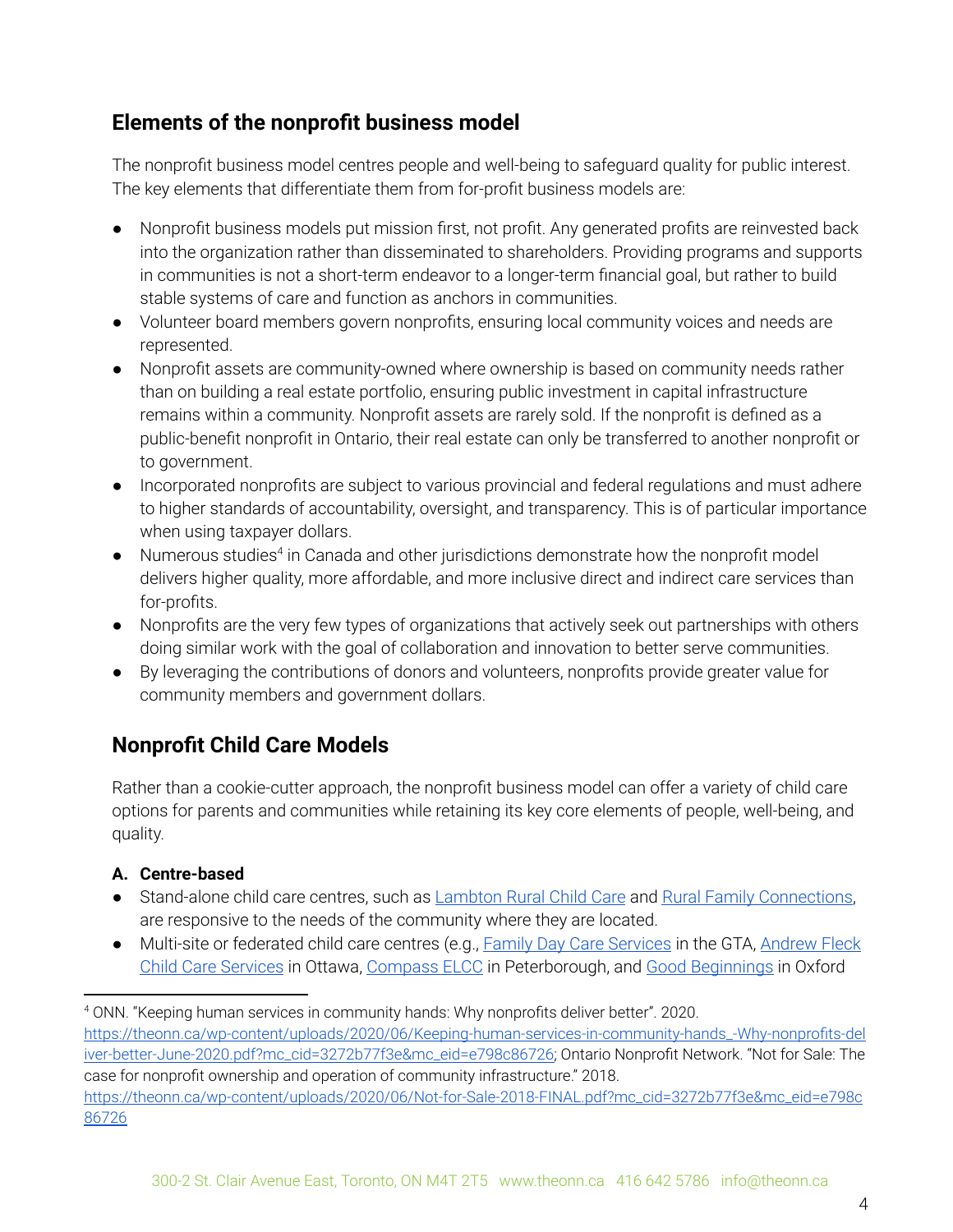County) function as a network of centres located within various communities where the main office is responsible for all HR, invoicing, grants, and daily maintenance of all programs. They can leverage their capacity to incubate smaller or unique child care initiatives as well as incubate smaller organizations.

- Child care centres can also be attached to multi-service agencies that provide a broad range of wrap-around supports and services such as sports and recreation, employment and training, settlement, and counselling programs. YWCAs and YMCAs across the province are federated models of multi-service agencies offering child care. Other examples include [Woodgreen](https://www.woodgreen.org/) [Community](https://www.woodgreen.org/) Services and Rural Frontenac [Community](http://rfcs.ca/services/) Services.
- In addition to day care programs, centre-based care often also offers a variety of early learning programs, programs for school-aged children, such as drop-in centres, camps, nursery school, before- and after-school care, and support for caregivers.
- Centres can operate in a variety of spaces such as schools, community or recreation centres, libraries, places of worship, and stand-alone buildings.

# **B. Home-based or on-site**

- Home-care child care agencies, such as **London Children's [Connections](https://lcc.on.ca/child-care-programs/licensed-home-child-care)**, offer only licensed home-care child care spaces.
- Home care providers can also be attached to a nonprofit child care centre which allows the providers to remain self-employed but take advantage of the knowledge and experiences of the agency.
- Home-based care is often more prevalent and/or better suited for remote or northern communities, or specifically for children with special needs. On-site child care providers like the Network Child Care [Services](https://networkchildcare.com/programs-services/onsite-care/) in Toronto provide child care at events, trades shows, conferences, and conventions with a mobile team and supplies.

# **C. Parent co-operatives 5**

- A committed group of parents, families, educators, and community members will come together to form a child care co-op. There is often a common goal, community, value, or ideology that ties members together. The co-op elects a board, hires staff and educators, and leases operating space.
- Child care co-ops are member-owned and democratically run via parents through a variety of mechanisms. For instance, parents can direct the type of services the child care co-op offers through exercising their democratic rights at member meetings. They can also be involved in the governance and decision-making of the child care co-op by being elected to the board of directors. They may also volunteer at the co-op.
- Co-ops range in size from a few families to very large school-like organizations with hundreds of members.
- They can be part of larger organizations like universities or hospitals or within other co-ops like housing.
- They can be a good option for flexible workers or stay-at-home parents.
- There are 22 child care [co-ops](https://www.ontario.ca/page/all-active-co-ops-ontario) in Ontario.

<sup>5</sup> Ontario Co-operative Association. "Child Care Co-operatives." [https://ontario.coop/sites/default/files/SS04\\_Child%20Care%20Co-operatives%202020.pdf](https://ontario.coop/sites/default/files/SS04_Child%20Care%20Co-operatives%202020.pdf)